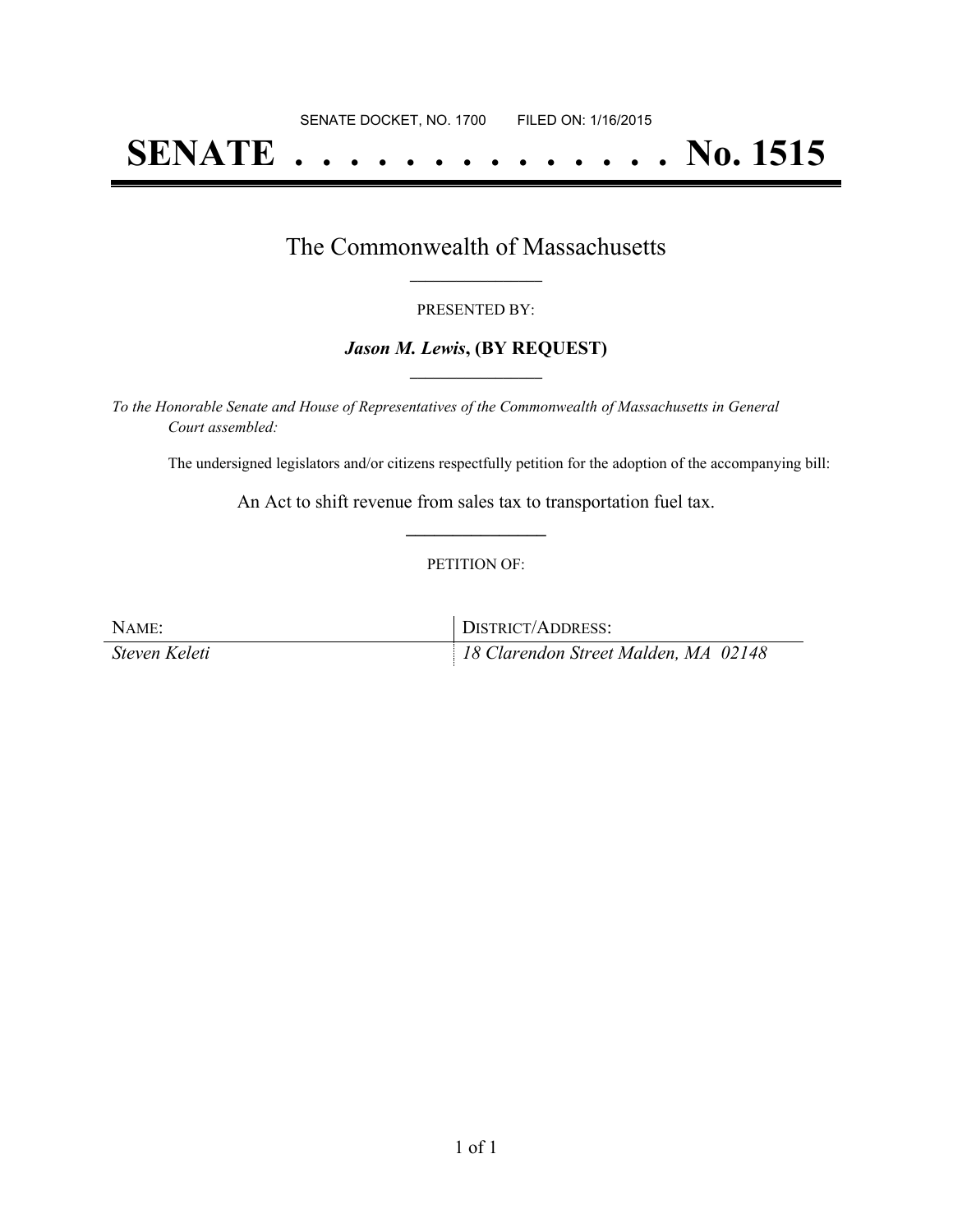# SENATE DOCKET, NO. 1700 FILED ON: 1/16/2015 **SENATE . . . . . . . . . . . . . . No. 1515**

By Mr. Lewis (by request), a petition (accompanied by bill, Senate, No. 1515) of Steven Keleti for legislation to shift revenue from sales tax to transportation fuel tax. Revenue.

## The Commonwealth of Massachusetts

**In the One Hundred and Eighty-Ninth General Court (2015-2016) \_\_\_\_\_\_\_\_\_\_\_\_\_\_\_**

**\_\_\_\_\_\_\_\_\_\_\_\_\_\_\_**

An Act to shift revenue from sales tax to transportation fuel tax.

Be it enacted by the Senate and House of Representatives in General Court assembled, and by the authority *of the same, as follows:*

| $\mathbf{1}$             | SECTION 1. Section 1 of Chapter 64A of the General Laws, as appearing in the 2014                       |
|--------------------------|---------------------------------------------------------------------------------------------------------|
| $\overline{2}$           | Official Edition, is hereby amended by striking out the definition of "tax per gallon" and              |
| $\overline{3}$           | inserting in place thereof the following:-                                                              |
| $\overline{4}$           | "Tax per gallon", shall mean 7.5 per cent of the average price, as determined by the                    |
| 5                        | commissioner for each fuel type, for each calendar quarter, computed to the nearest tenth of a          |
| 6                        | cent per gallon; this rate shall be increased to 9.0 per cent starting January 1, 2016; this rate shall |
| $\overline{\mathcal{L}}$ | be increased to 11.0 per cent starting January 1, 2017; and this rate shall be increased to 13.5 per    |
| 8                        | cent starting January 1, 2018; provided, however, that such tax shall not be less than 23 cents per     |
| 9                        | gallon.                                                                                                 |
| 10                       | SECTION 2. Section 2 of Chapter 64A of the General Laws, as so appearing, is hereby                     |
| 11                       | amended by inserting after the first sentence, the following sentence:-                                 |